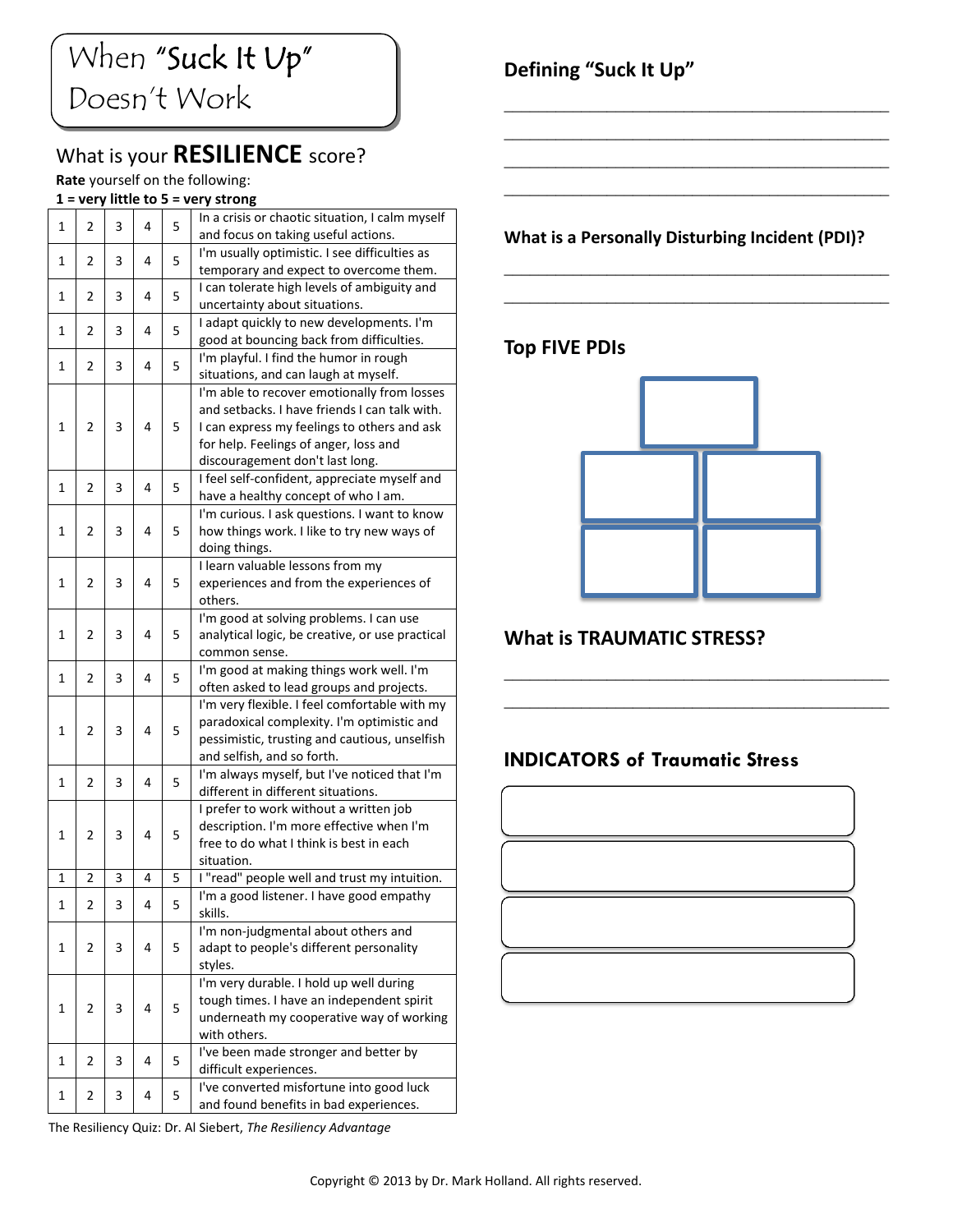## **PSYCHOLOGICAL IMPLICATIONS of Providing Emergency Services**



# **The OPTIMAL COPING METHODS**



\_\_\_\_\_\_\_\_\_\_\_\_\_\_\_\_\_\_\_\_\_\_\_\_\_\_\_\_\_\_\_\_\_\_\_\_\_\_\_\_\_\_\_\_\_ \_\_\_\_\_\_\_\_\_\_\_\_\_\_\_\_\_\_\_\_\_\_\_\_\_\_\_\_\_\_\_\_\_\_\_\_\_\_\_\_\_\_\_\_\_ \_\_\_\_\_\_\_\_\_\_\_\_\_\_\_\_\_\_\_\_\_\_\_\_\_\_\_\_\_\_\_\_\_\_\_\_\_\_\_\_\_\_\_\_\_ \_\_\_\_\_\_\_\_\_\_\_\_\_\_\_\_\_\_\_\_\_\_\_\_\_\_\_\_\_\_\_\_\_\_\_\_\_\_\_\_\_\_\_\_\_ \_\_\_\_\_\_\_\_\_\_\_\_\_\_\_\_\_\_\_\_\_\_\_\_\_\_\_\_\_\_\_\_\_\_\_\_\_\_\_\_\_\_\_\_\_ \_\_\_\_\_\_\_\_\_\_\_\_\_\_\_\_\_\_\_\_\_\_\_\_\_\_\_\_\_\_\_\_\_\_\_\_\_\_\_\_\_\_\_\_\_

# **COPING METHODS utilized**



## **The DETRIMENTAL COPING METHODS**



**Changing the "Suck it up" Mindset**



**Mark Holland, PhD**, a native of Raleigh, NC & began his career in emergency services in 1983. He is credentialed as a paramedic, endorsed public safety chaplain, licensed professional counselor & ordained minister. He is currently serving full-time as the EMS division chief with Parkwood Fire/EMS in Durham, NC & assistant professor of graduate counseling at Liberty University. Dr. Holland serves as the chaplain with the North Carolina Fallen Firefighters Foundation (www.ncfff.org) & is the founder/executive director of The Chaplaincy Institute for Emergency Services (www.cifes.org). Mark can be contacted via email at: mholland@pvfd.com